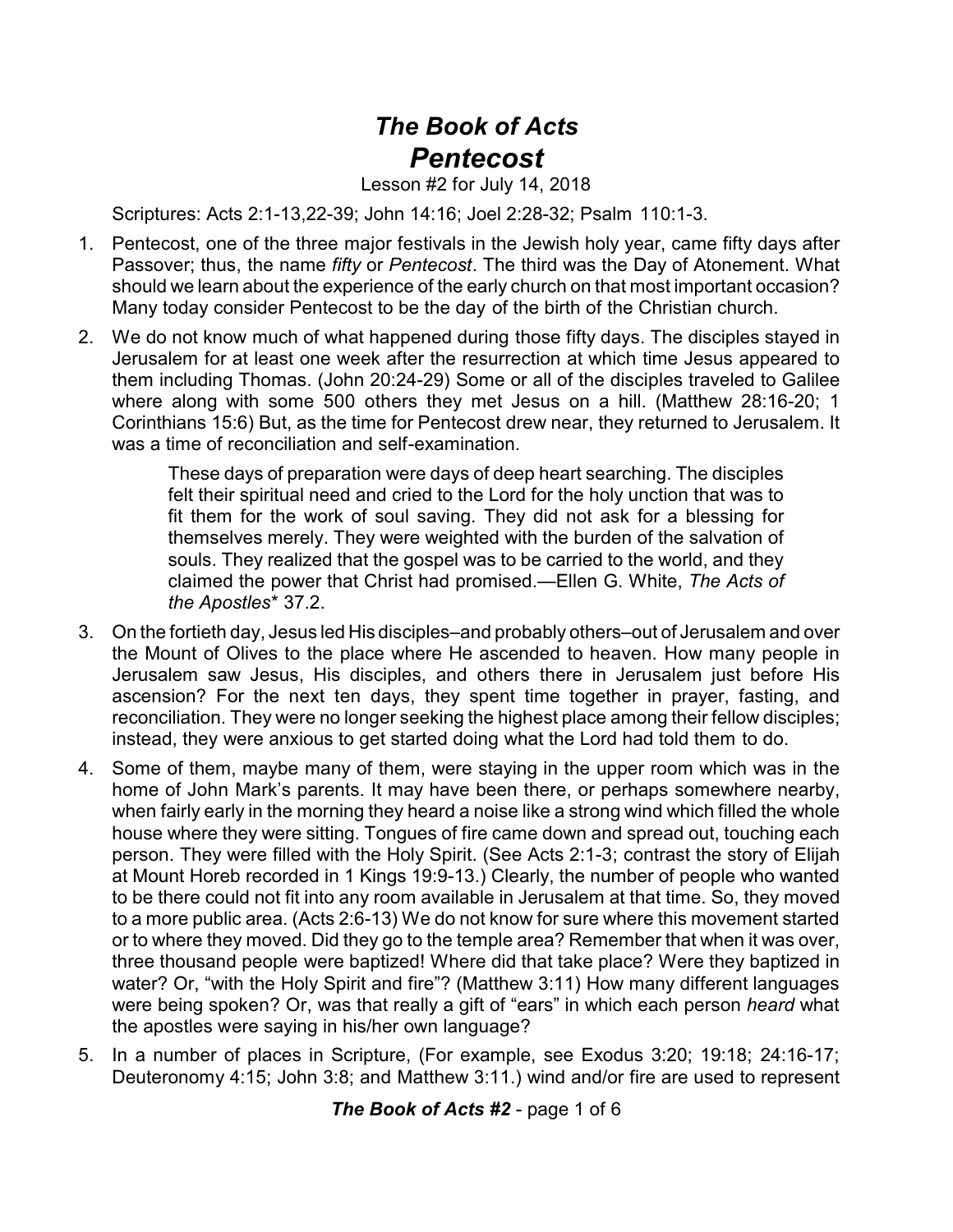an appearance of God, sometimes called a *Theophany*. This event, recognized as the outpouring of the Holy Spirit in the early rain, was the most open and complete manifestation of the Holy Spirit's work yet seen in sacred history.

The disciples prayed with intense earnestness for a fitness to meet men and in their daily intercourse to speak words that would lead sinners to Christ. Putting away all differences, all desire for the supremacy, they came close together in Christian fellowship. **They drew nearer and nearer to God, and as they did this they realized what a privilege had been theirs in being permitted to associate so closelywith Christ. Sadness filled their hearts as they thought of how many times they had grieved Him by their slowness of comprehension, their failure to understand the lessons that, for their good, He was trying to teach them....** 

During the patriarchal age the influence of the Holy Spirit had often been revealed in a marked manner, but never in its fullness. Now, in obedience to the word of the Saviour, the disciples offered their supplications for this gift, and in heaven Christ added His intercession. He claimed the gift of the Spirit, that He might pour it upon His people.—Ellen G. White, *The Acts of the Apostles*\* 37.1,3. [Bold type is added.]

- 6. While there is some evidence that the Jewish people had used baptism as a right of entrance into their faith, it really was John the Baptist who made it prominent. That same John the Baptist predicted that Someone was coming who would baptize them with the Holy Spirit and fire. (See Luke 3:16; compare Acts 11:16.) Jesus Himself mentioned the coming of the Holy Spirit on several occasions. (Luke 24:49; Acts 1:8; John 14:16,26; 15:26)
- 7. This so-called *baptism of the Holy Spirit* at Pentecost was a unique event related to Jesus's victory gained by His life, crucifixion, death, resurrection, and return to heaven. (Acts 4:8,31; 11:24; 13:9,52; Ephesians 5:18)
- 8. That was the former rain. What kind of manifestations of the Holy Spirit's work do you expect to see at the time of the latter rain? Do you see evidence of the work of the Spirit in your own life even now? Could there be Pentecost-like events taking place?
- 9. **One of the most unexpected and remarkable results of the Pentecostal outpouring was the fact that the disciples were able from that time forward to speak fluently the languages of any nation to which they traveled.**

"There were dwelling at Jerusalem Jews, devout men, out of every nation under heaven." [Acts 2:5] During the dispersion the Jews had been scattered to almost every part of the inhabited world, and in their exile they had learned to speak various languages. Many of these Jews were on this occasion in Jerusalem, attending the religious festivals then in progress. Every known tongue was represented by those assembled. **This diversity of languages would have been a great hindrance to the proclamation of the gospel; God therefore in a miraculous manner supplied the deficiency of the apostles. The Holy Spirit did for them that which [40] they could not have accomplished for themselves in a lifetime. They could now proclaim the truths of the gospel abroad, speaking with accuracy the**

*The Book of Acts #2* - page 2 of 6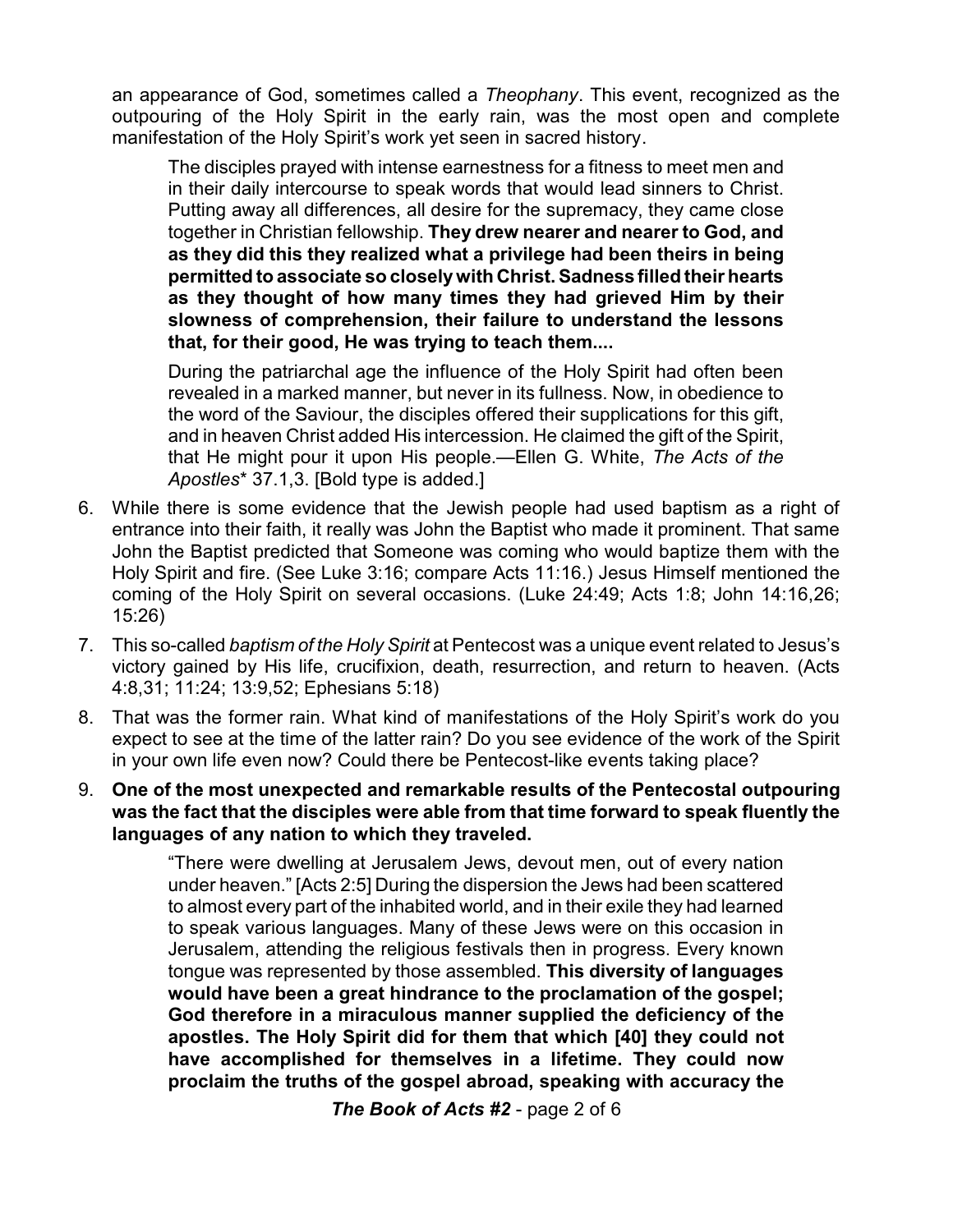**languages of those for whom they were laboring. This miraculous gift was a strong evidence to the world that their commission bore the signet of Heaven. From this time forth the language of the disciples was pure, simple, and accurate, whether they spoke in their native tongue or in a foreign language.**—Ellen G. White, *Acts of the Apostles*\* 39.2-40.0. [Bold type and Bible reference in brackets are added.]

It is estimated that in the first century there were eight to ten million Jews in the world and that up to 60 percent of them lived outside the land of Judea. Yet, many who were in Jerusalem for the feast were from foreign lands and could not speak Aramaic, the language of Judean Jews at that time.—*Adult Sabbath School Bible Study Guide*\* for Monday, July 9.

- 10. There has been much discussion down through the years about what actually happened with reference to that *speaking in tongues*. It is very clear both from Scripture and from Ellen White that those were true languages spoken by various groups of people. Read Acts 2:6,8. These verses describe the languages as *dialectos* meaning languages of a nation or region. (Compare with Acts 21:40; 22:2; 26:14.)
- 11. This was not just a manifestation of some miraculous power to place God's stamp of approval on what was happening. This was a necessary gift from God to allow for the rapid spread of the gospel throughout the then-known world. The fact that some tried to make fun of them, suggesting they had had too much wine, was a suggestion of the Devil himself (*Acts of the Apostles* 40.2) working through the Jewish priests. They accused the disciples of being drunk! The fact that all those foreign-dwelling Jews heard the message in their own languages is clear proof that the accusation was absolutely false.
- 12. Fortunately for us as Christians, this accusation inspired Peter to stand up and explain what was happening. Compare Acts 2:17 with Joel 2:28. Peter pointed out that what was happening was the fulfillment of a prophecy given hundreds of years earlier by the prophet Joel. Joel had written his book probably around 825 B.C. Joel had stated that this event would happen "afterwards"; but, Peter said this is what "I will do in the last days."
- 13. It is important to remember as we noted from Ellen White earlier that Jesus had carefully taken the disciples through the prophecies in the Old Testament, pointing out how they had been fulfilled by His life and death. Peter picked up some of those arguments and quoted Psalm 16:8-11 from the *Septuagint* and demonstrated that Jesus was to be raised from the dead before His body had fully deteriorated. That is exactly what had happened. All of these events were clearly known and remembered well by the people who dwelt in and around Jerusalem. (See Luke 24:18.) There was no argument about the truthfulness of Peter's statements. Of course, Peter's focus was on the resurrection of Jesus from the dead. This event sets Christianity apart from all other religions. It is our promise and confirmation of life after death.
- 14. It is important to remember that the priests who were present in that crowd were members of the Sadducees, a party that did not believe in the resurrection or any kind of life after this life. But, in very strong words, Peter stated that Jesus had not only risen from the dead but also was now seated at the right hand of God in heaven. That made the priests furious. When Jesus was endowed with full authority, He sent the Holy Spirit to do what was happening before their eyes. Contrast Acts 6:7 and Acts 15:5.
- 15. It is important to note that Jesus did not receive some authority that He had not had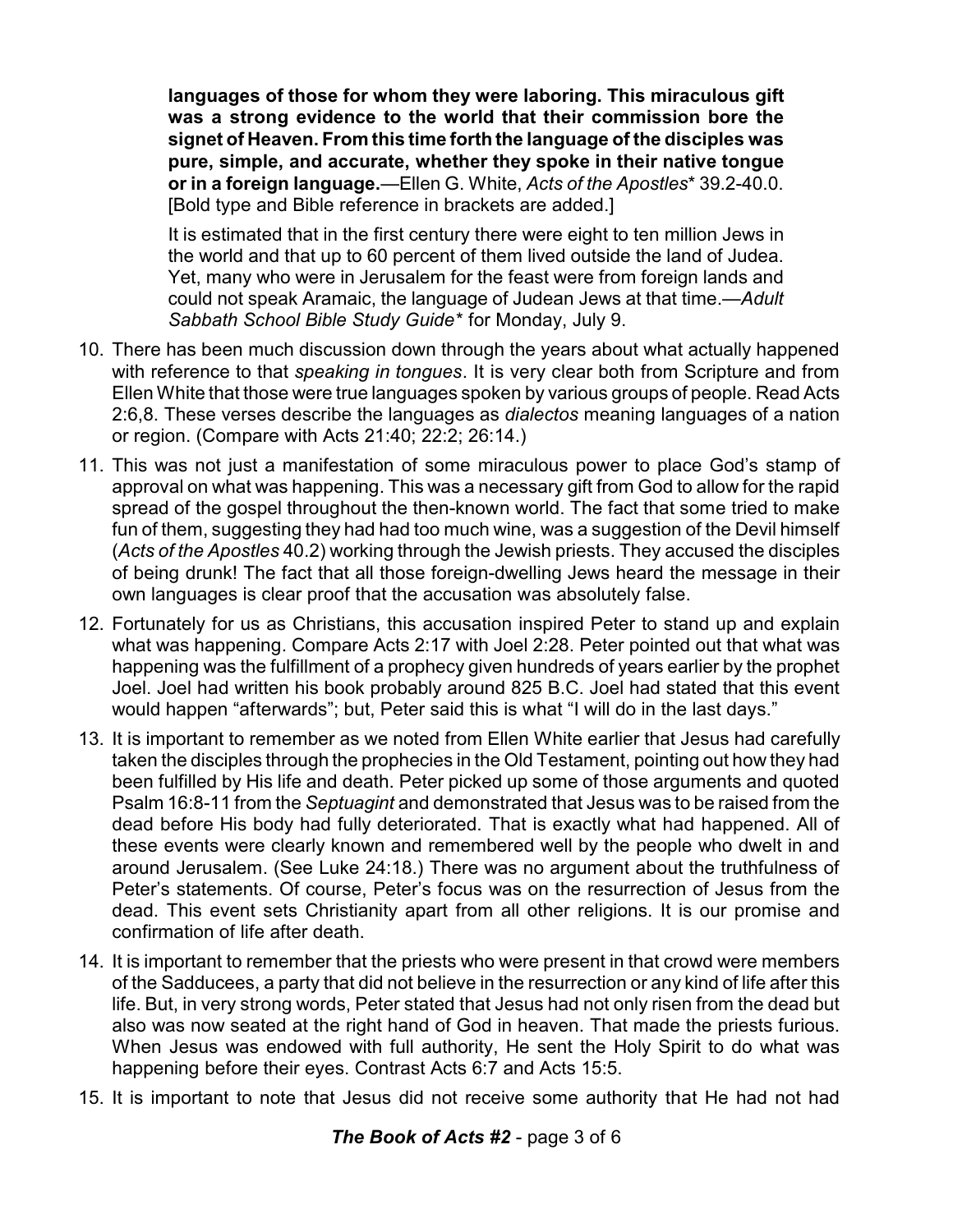previously. (John 1:1-3; 17:5) It was simply a recognition of the marvelous victory won by Jesus in His conflict with the Devil in what we call the great controversy over God's character and God's form of government. Satan could not get Jesus to sin even once during His entire life; nor could Satan get Him to give up His mission on this earth and go back to heaven, leaving us in our sins. Instead, He followed every detail of God's plan for His life, step-by-step, including, finally, arising in His own power from the grave. (*DA* 785.2) Thus, He proved that all of Satan's accusations against Him were false. That is what made this event so important.

- 16. The life and death of Jesus not only made salvation possible for all of us but also answered the accusations that Satan had made against God and against His character and government. Satan was proven to be a liar and the "father of lies," even a "fraud."
- 17. Don't you wish you could have a copy of Peter's entire sermon on that occasion? What do you suppose he said? We have only a few minutes of excerpts of that speech. But, it had a powerful effect on his hearers. When Peter was done, they asked, "What shall we do?" (Acts 2:37) Peter's response was one that Christians should be working toward even now–to convince sinners to turn away from their sins and be baptized. Repentance and conversion mean a radical change in the direction in one's life, a turning away from our sins to following the footsteps of Jesus. (Acts 3:19; 26:20)
- 18. The outpouring of the Holy Spirit on that day was rewarded by the conversion and baptism of 3000 people! Thus was demonstrated the first-fruits of God's plan for His church from that point until the second coming of Jesus. **Spreading the gospel and convicting sinners of their sins is the main reason for the existence of the church.** Every day we should seek opportunities to share the good news of the gospel.

Christ's ascension to heaven was the signal that His followers were to receive the promised blessing.... When Christ passed within the heavenly gates, He was enthroned amidst the adoration of the angels. As soon as this ceremony was completed, the Holy Spirit descended upon the disciples in rich currents, and Christ was indeed glorified, even with the glory which He had with the Father from all eternity. The Pentecostal outpouring was Heaven's communication that the Redeemer's inauguration was accomplished. According to His promise He had sent the Holy Spirit from heaven to His followers as a token that He had, as priest and king, received all authority in heaven and on earth, and was the Anointed One over His people.—Ellen G. White, *The Acts of the Apostles*\* 38.3-39.0.

- 19. Having learned something about Pentecost and the beginnings of the early rain, what should we conclude about the latter rain? Remember that the outpouring of the Holy Spirit was for the specific purpose of helping the disciples more effectively spread the gospel. Are we prepared to receive the Holy Spirit in latter rain power?
- 20. Despite the fact that many Jews, especially the scribes and the Pharisees, had studied intensively what we call the Old Testament, no one had any idea that the Messiah would come and live as Jesus did, be crucified on a Roman cross, and then arise from the dead! At that point in time, no human being could have even guessed such a series of events.
- 21. So, what exactly does baptism have to do with this conversion experience? Remember that baptism is supposed to recognize a death of the old man of sin and a resurrection to a new life as a new baby Christian.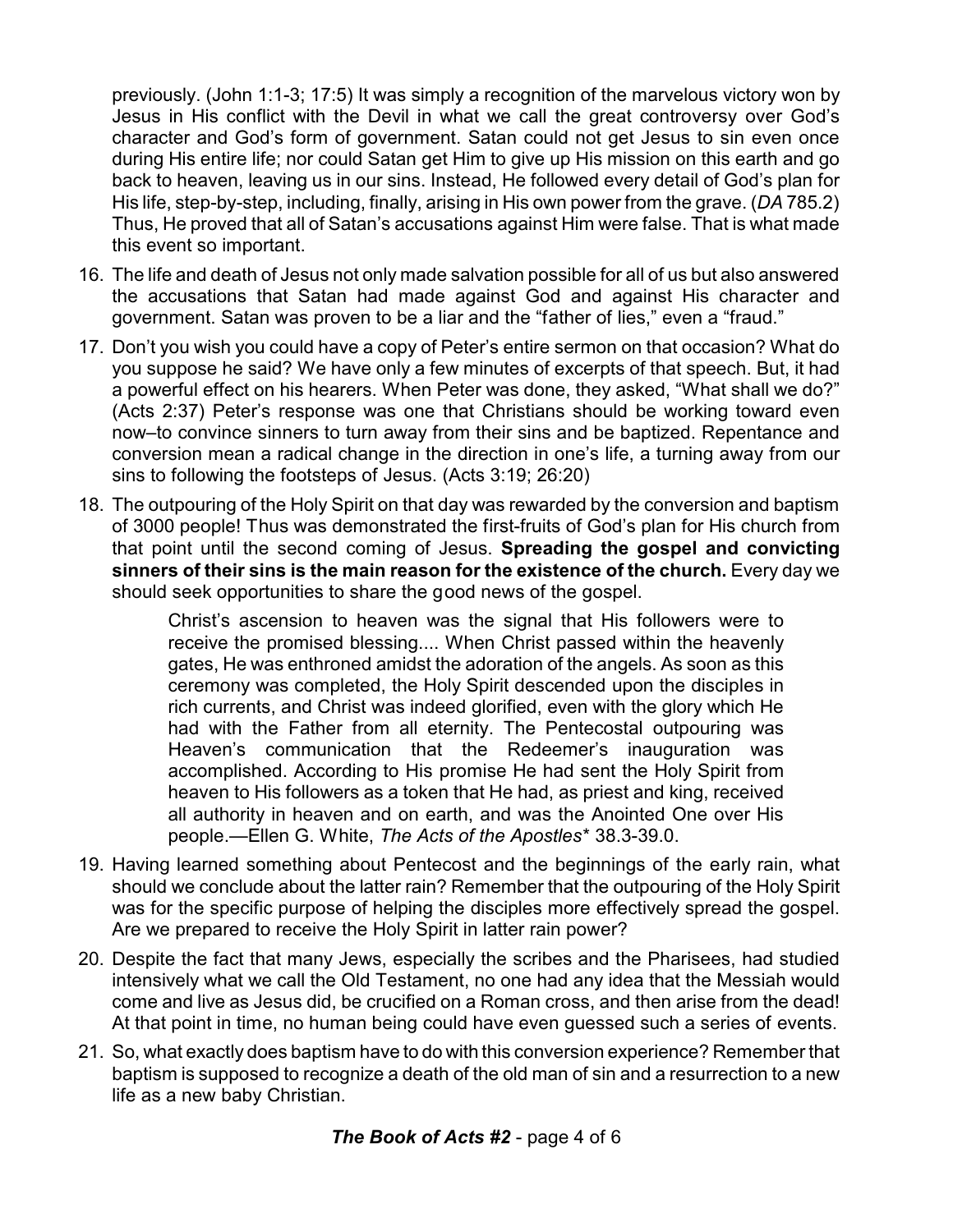- 22. While virtually no human being, including the disciples, could have guessed what was coming, Jesus had repeatedly foretold that the Holy Spirit would be poured out. See John 14:15-18; 16:4-14; and Acts 1:8.
- 23. Do these promises of Jesus to His disciples apply to us in any way? Can we still claim the promise of the Holy Spirit? If we do receive the promise of the Holy Spirit, how does that impact our proclamation of the gospel message? The purpose of the outpouring of the Holy Spirit is to prepare us to proclaim the gospel. It is not likely that many of us will receive the ability to speak foreign languages without having learned them in a traditional manner; but, we need to be so full of the gospel story that we are prepared to tell anyone who asks us. (1 Peter 3:15)
- 24. Do you think there will be a kind of Pentecostal experience connected with the latter rain? Could the latter rain actually happen in our day?
- 25. There are some Christians who believe that the Holy Spirit has only been present on earth following Pentecost. However, the Holy Spirit has been on this earth much longer than that. Paul suggested in 2 Timothy 3:16 that all Scripture is given by inspiration of God. We believe that process occurs through the power of the Holy Spirit; so, He must have been present at least from the days of Moses. But, based on Genesis 1:1-2, the Holy Spirit was active even at creation.
- 26. The work of the Holy Spirit is so important in the book of Acts that it is mentioned about 55 times. Some scholars believe that we should call the book of Acts not the Acts of the Apostles, but rather, the Acts of the Holy Spirit.
- 27. Suppose that you had had an experience like that of the disciples at Pentecost. Would you feel empowered in speaking to those around you about the good news of the gospel?
- 28. We know that the author of Acts was the good Dr. Luke. From reading the Gospel of Luke and the book of Acts, we recognize that he had a very thorough and complete knowledge of Jewish history, customs, and laws. He understood what lessons they were supposed to learn from Passover and Pentecost. Is it clear in your thinking how these things are related?
- 29. Don't you wish you knew more of the details of what happened during those 50 days between Passover and Pentecost? Would a more thorough understanding of what happened at that time make us better prepared for what is coming in our day? Clearly, Peter felt that the single most important event that had happened during those days was the resurrection of Jesus Christ from the dead.
- 30. Take another look–a kind of overview–at Peter's sermon recorded in Acts 2:14-39. Was it the general pattern of the sermons the disciples were to preach? Notice this sequence: (1) He identified passages from the Old Testament as predicting what would happen in the life of Jesus; (2) He recalled the events that had just taken place in fulfillment of those passages; (3) He called for the people to respond. Peter and the other disciples had one central theme to everything they preached: Jesus–incarnate, crucified, risen, ascended, and soon to return.

The disciples were to carry their work forward in Christ's name. Their every word and act was to fasten attention on His name, as possessing that vital power by which sinners may be saved.... Christ's name was to be their watchword, their badge of distinction, their bond of union, the authority for their course of action, and the source of their success.—Ellen G. White, *The*